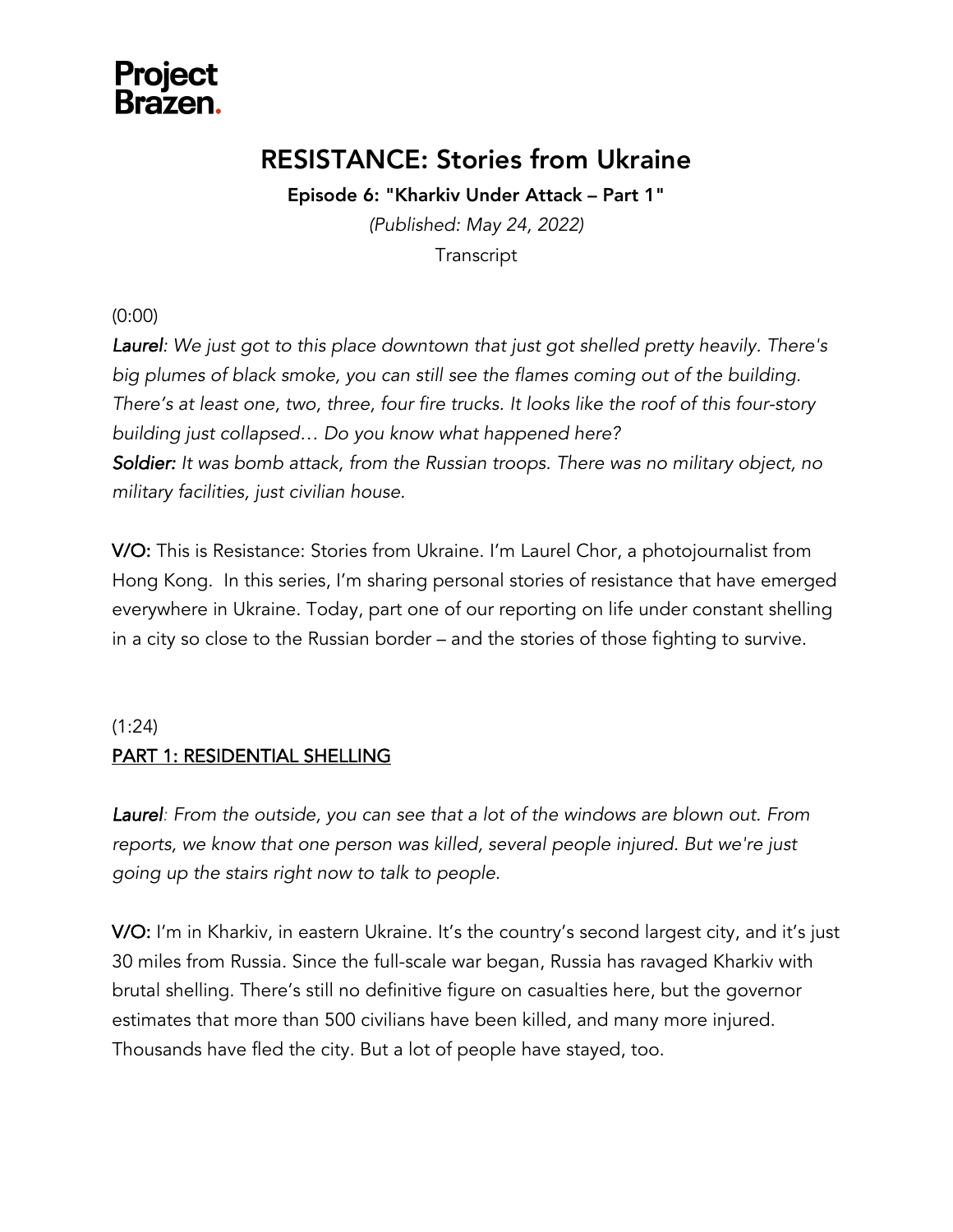(2:14) *Laurel: This one, right?* 

V/O: I've come to the home of a 70-year-old woman named Alexandra. She lives on the top floor of a Soviet-style apartment building, where she has her own room and shares a bathroom and kitchen with other families who live on the same floor. Right in front of the building, there's a *huge* crater, about four feet across and a foot deep. The blast must have been incredibly violent. Her daughter Irina, son-in-law Igor, and teenage grandson, Vlad, are here too. They rushed over as soon as they heard her apartment had been hit.

#### (2:54)

*Laurel: They're putting out a big tarp in the room where the windows got blown out… They're going to cover the windows.* 

V/O: Vlad shines his cell phone light as his father nails the tarp into place. Alexandra's room is sparsely decorated, with not much more than a bed, a table, and a wardrobe. I'm not sure the tarp will keep the cold out, and it's dark without any sunlight, but it's better than nothing. Her family seem tired, almost resigned.

#### (3:31)

*Laurel: Have you guys done this before? It seems like you knew exactly what to do. Vlad: [speaking Russian]*

*Interpreter: Yeah. We have an experience in this way because we've already repair one more window on our second grandmother.* 

*Laurel: So both grandmothers have had their windows blown out because of shelling?*

V/O: Irina has already swept away all of the glass and debris on the floor and has a sad, faraway look on her face. We can hear the sound of shelling in the distance.

(4:09) *Laurel: Do you think this might happen again? Irina: [speaking Russian]*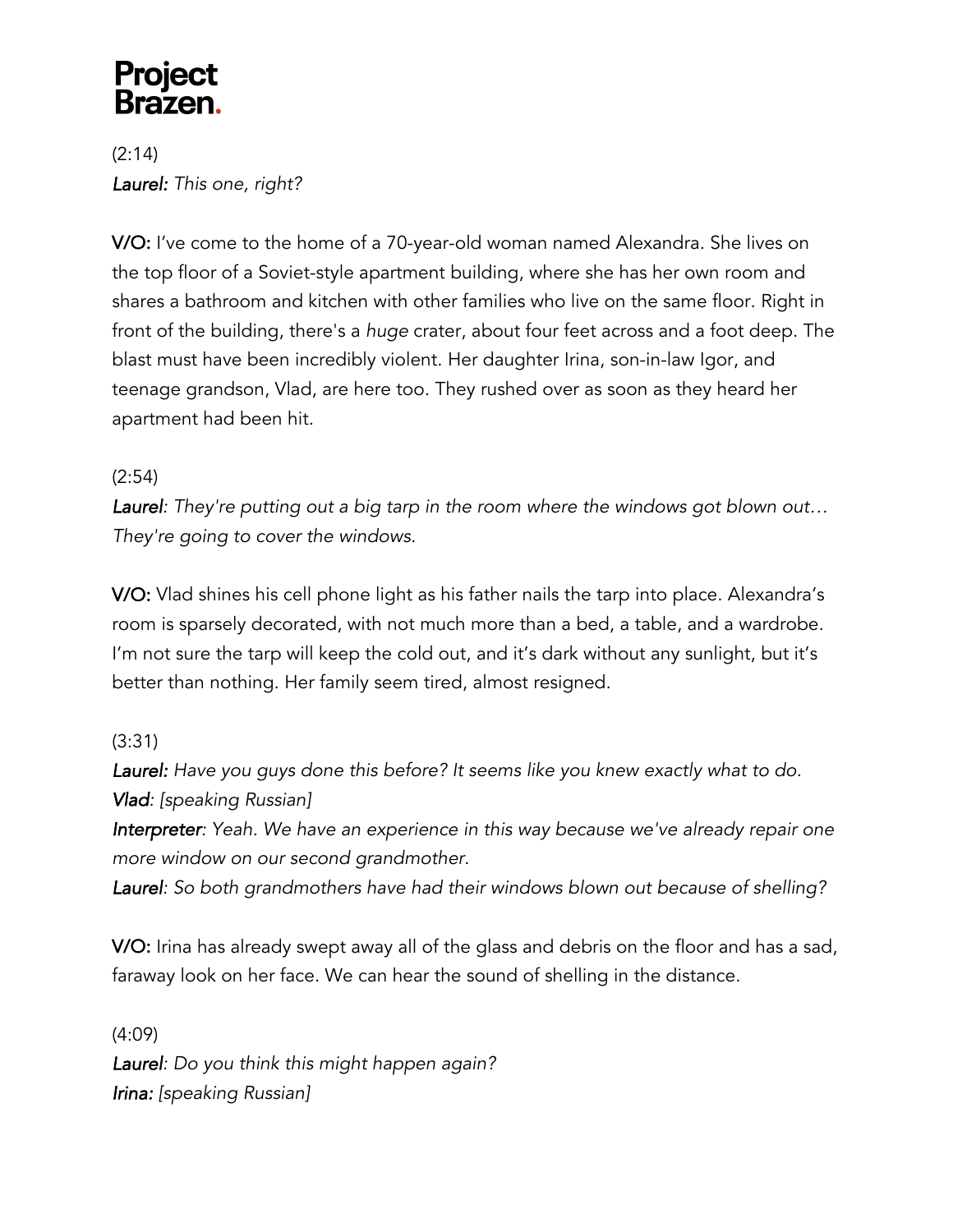*Interpreter: Only God knows… but she thinks it could happen because the location is not so safe.* 

V/O: Alexandra sits in the kitchen with a blanket around her. She's tiny and frail. Her grandson is comforting her, gently holding her hands and trying to feed her tea and biscuits. She's clearly in shock.

#### (4:46)

*Laurel: Is your mother going to keep staying here? Irina: [speaking Russian] Interpreter: We don't know yet, but we want to think about it and find some place where we can move her.*

V/O: The whole family lives in the neighborhood, too. Irina says her older son's flat was also destroyed by shelling, so he, his wife, and dog have moved in with her. It's a tight squeeze.

#### (5:17)

*Laurel: So practically your whole family have had their homes hit with shelling? Interpreter: Yeah, yes. Irina: [speaking Russian] Interpreter: The children, the grandmothers. Everybody lost their homes.*

V/O*:* I leave the family to let them clean up. This building is just one of over 2,000 in the city that have been damaged by shelling.

#### (5:52)

*Laurel: This is happening every day in Kharkiv, every day. All day, And it's random. It's civilian targets. It's residential buildings. There goes another explosion. There's really no predicting. And it seems like in Kharkiv people have decided to just go on with their lives and take their chances.*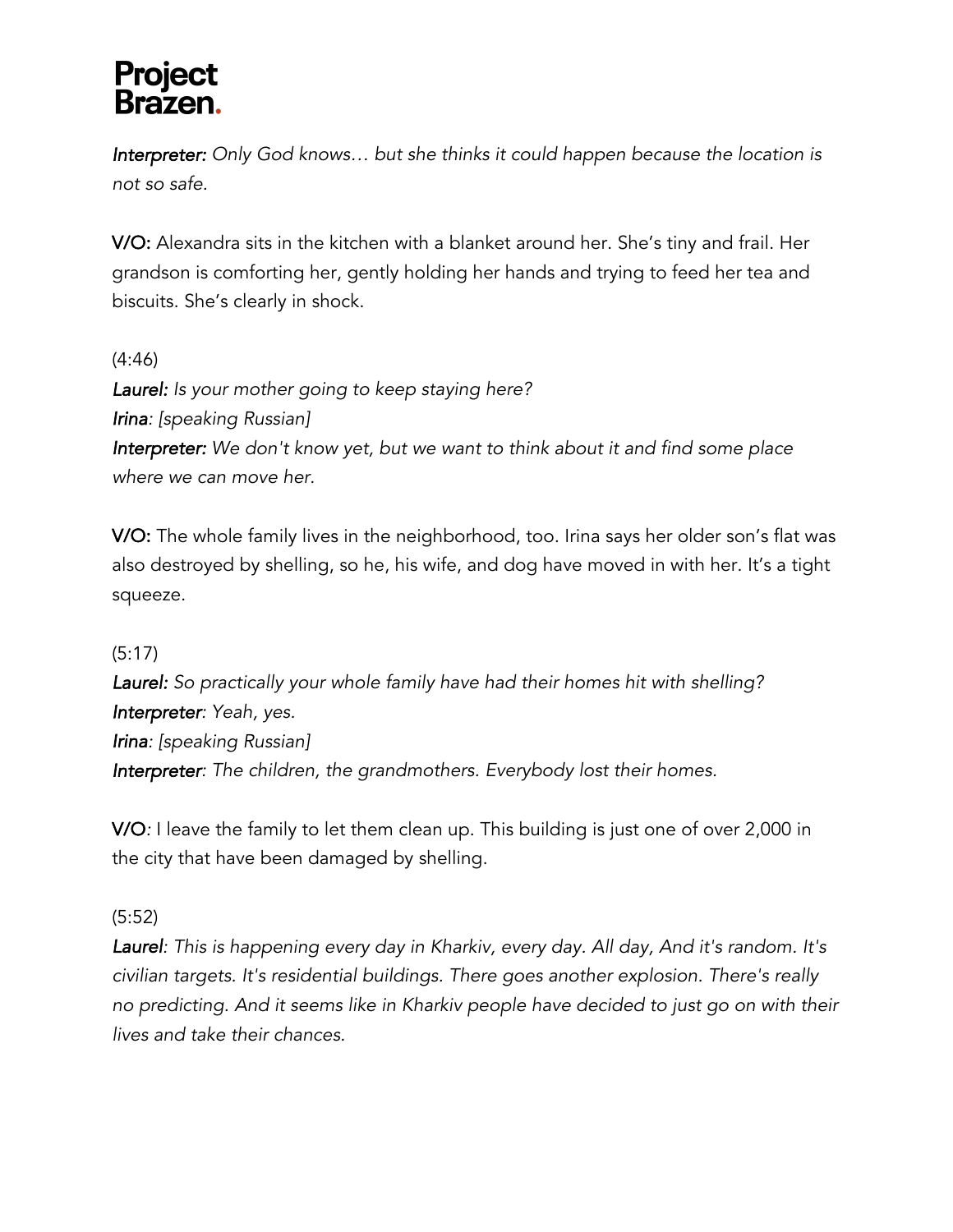#### PART 2: SERGEI

V/O: It's Sunday morning here in Kharkiv and I'm heading to a local church. It's the first time they're holding mass in person since the war broke out. They're gathering in a small theatre inside a huge, Soviet-era arts center in the middle of the city.

(6:38) *Pastor: [speaking Russian]*

V/O: I've come to see Sergei, a youth pastor here. He tells me that since the war started about a month and a half ago, the church has been trying to give the community some semblance of normalcy.

#### (7:11)

*Sergei: People are getting used to war already and we're just trying to make life more comfortable a little bit - like it don't look like a war, you know, because people are terrified, and we tried to create a hope for them, you know. Laurel: At what point did you realize that you'd have to get used to war? Sergei: The first day, you don't understand anything and any sound of the shooting you running down to the basement.*

V/O: Now, Sergei tells me, he's able to tell the difference between artillery that's going in, and going out, just by the sound. Sergei's daughter was born a month before the Russian invasion began.

#### (7:54)

*Sergei: She was born 27 of January, the war started 24th of February, so she was less than a month.*

*Laurel: That must have been terrifying for you.*

*Sergei: It was crazy time when my wife was with child here. It was scary about them and it was impossible, like even to have a normal sleep for a child. She just fall asleep, it's bombed and we were running to the basement.*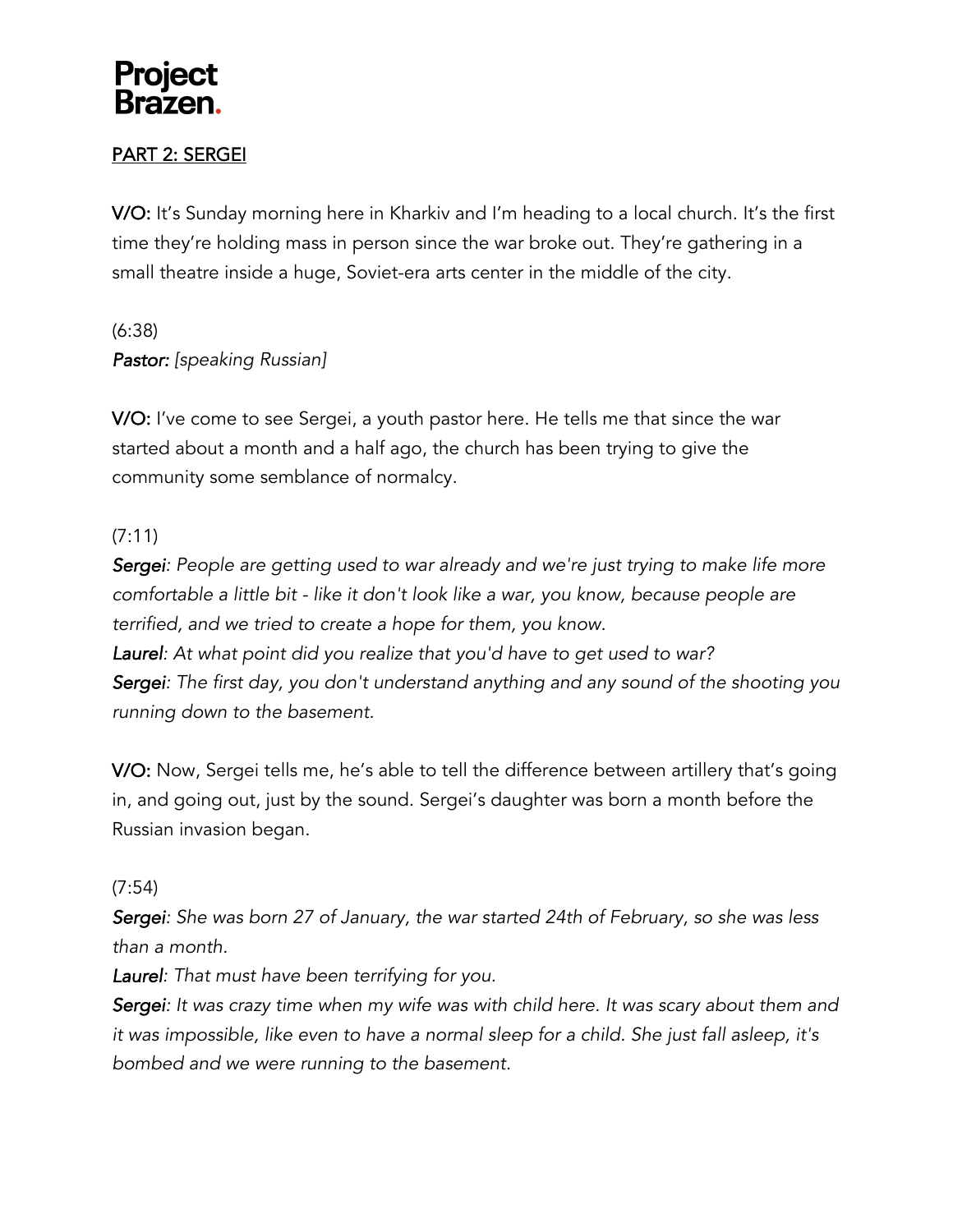V/O: His wife and baby are safely in Germany now, so Sergei can focus on his work helping others here. He shows me around the giant building they've taken over since the war started– it's a maze. They've set up a canteen, where women are busy making platters of sandwiches and cookies. It's remarkably homey.

(8:37)

*Laurel: This eating area is so nice. You've got tablecloths, every table has its own bowl of sugar. It's all so well organized.*

V/O: The building's hallways are full of dried goods, vegetables, and medical supplies that will be sent to people all over the city and surrounding regions.

#### (8:55)

*Laurel: Why are these doors so big? Sergei: It's the Soviet buildings had, like, basement basements for bombing, real shelters, yes. So that's why the doors are so huge. Laurel: It's a real, proper bomb shelter.* 

V/O: We walk into the first of several basement shelters. This first one is the backstage of a huge theater.

#### (9:18)

*Laurel: Immediately more cramped, really thick walls. So this used to be where they kept all the costumes and now people have hung up curtains. There's like sleeping bags on the ground underneath racks of poofy dresses.*

V/O: People have tried to give themselves a rare bit of privacy, hanging spare fabric and costumes between beds.

(9:39)

*Laurel: Yeah, I like that people put up curtains, I guess because there were theaters here, so there's lots of like drapes and curtains they can use.*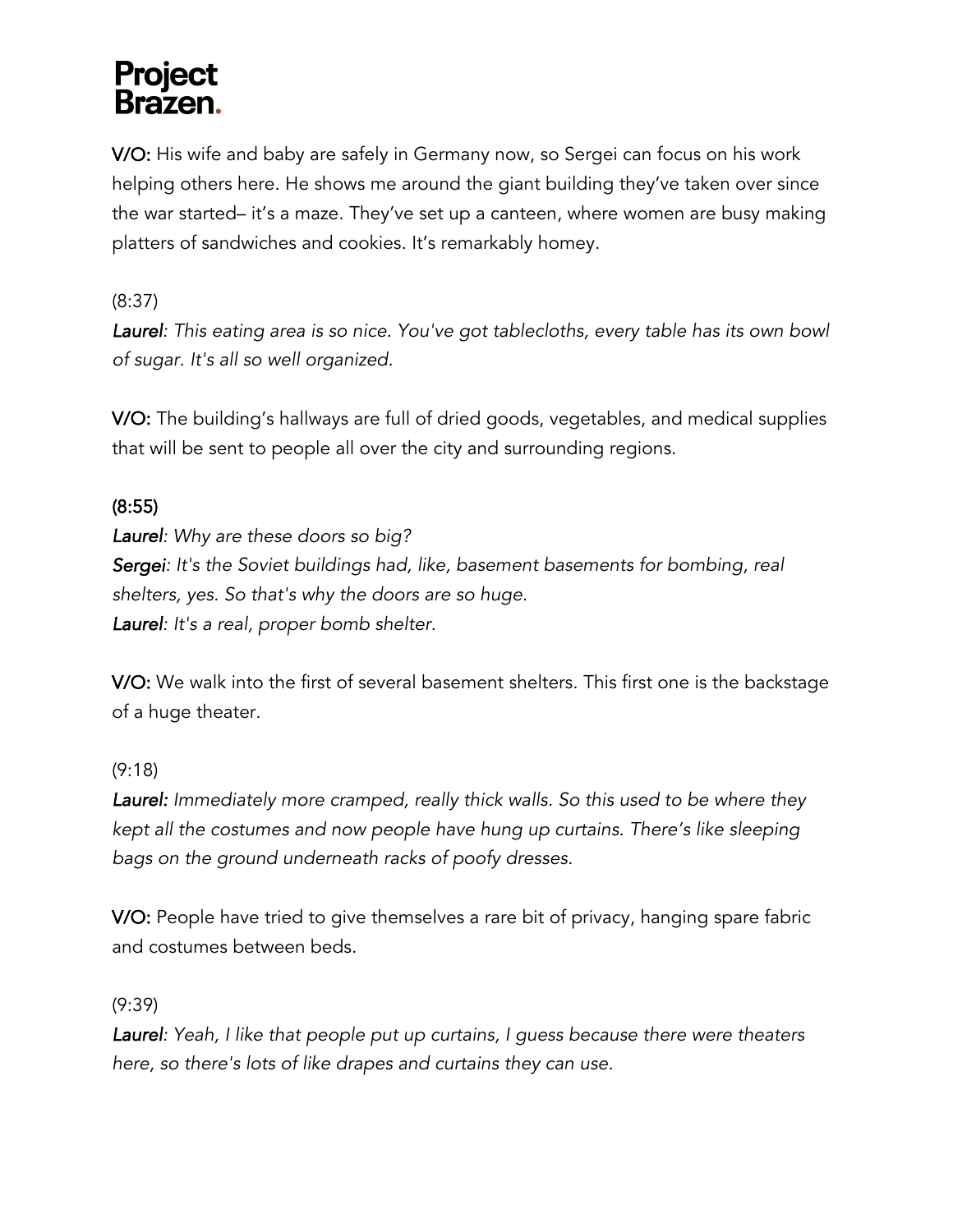### **Project** <u>Rrazen </u>

V/O: Like everywhere I've been in Ukraine, the church welcomes non-human friends, too. I walk into a dance-studio-turned-shelter and find something unexpected

#### (9:57)

*Laurel: Chinchillas! Oh my gosh, it's one chinchilla, two chinchillas.*

V/O: A man had brought his pet chinchillas. They're these round, furry things that look like a cross between a guinea pig and a rabbit.

#### (10:14)

*Laurel: This is a big cage… How did you get – it's like 3 feet high. Man: With help of a bicycle. Laurel: Wait, you put the cage on a bicycle? Man: Yes.*

*Laurel: I've never held a chinchilla before. Oh, it's crawling into my bullet proof vest. Don't do that!*

V/O: These pets provide much-needed levity and comfort when you're sleeping underground and there's shelling every day.

#### (10:41)

*Sergei: Yesterday, they bombed next to our building and the windows in our building crashed. We don't know where the bomb will come down.* 

V/O: I ask him why people choose to stay in Kharkiv, despite the danger.

#### (10:58)

*Sergei: A lot of old people are staying in Kharkiv because, as they say: "It's like my*  apartment. I bought it, it's my place. I can't leave it. If I will die, I will die, but I will stay *in my apartment."*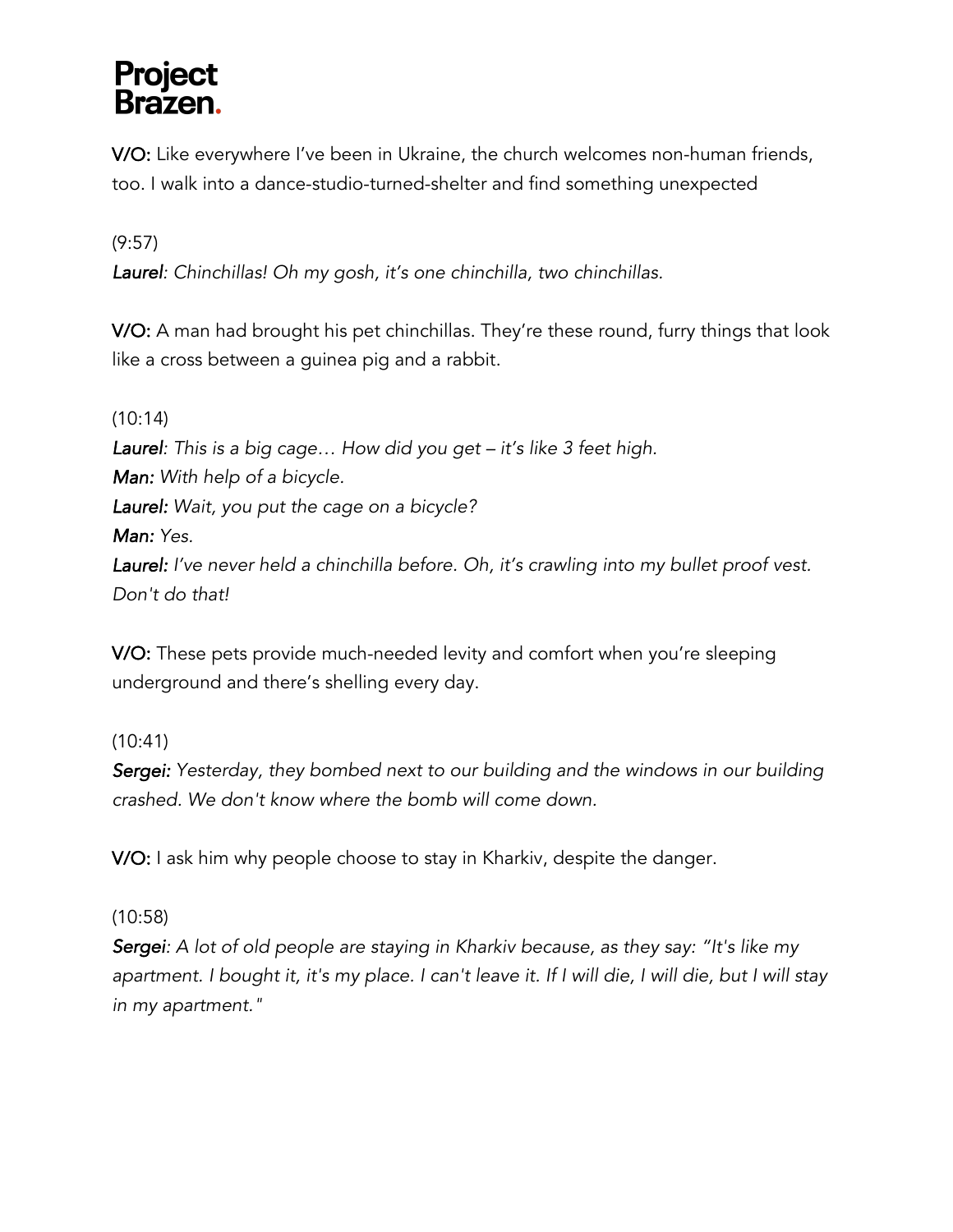V/O: Other people feel like they have nowhere to go, since they don't have relatives in western Ukraine or elsewhere in Europe. Some can't afford the costs of fleeing, including food, shelter and transport – especially with no income right now.

(11:30)

#### *Laurel: Why did you stay?*

*Sergei: My father, my brother and me, we decided to stay here to help people. We have a team of boys, men that decided to stay here, and every day we receiving new phone calls, people asking for food. So we can't leave. You know, we feel that we must be here.* 

#### PART 3: CALL CENTER

V/O: Across town, I'm heading to another volunteer-run aid center, this time based out of a primary school. We let ourselves through the front gates and park next to the playground. We can't disclose the location because the volunteers fear it will be targeted by the Russians. Just yesterday, a different center was hit by shelling.

#### (12:17)

*Laurel: All of the halls are just filled with flour, baby food, medical supplies, water, vegetables. Potatoes, onions, diapers…*

V/O: Right as you enter the building, there's a command center of sorts – a line of desks with a couple of computers manned by volunteers. They've set up a hotline and are taking calls from people who need help. Galina, a blonde woman in her late 40s, is in charge. Before the war, she helped to run a construction company. She set up this center just a few weeks ago and is now overseeing a team of more than 20 volunteers.

(12:57) *Laurel: This is the mastermind, this lady. Galina: [speaking Russian]*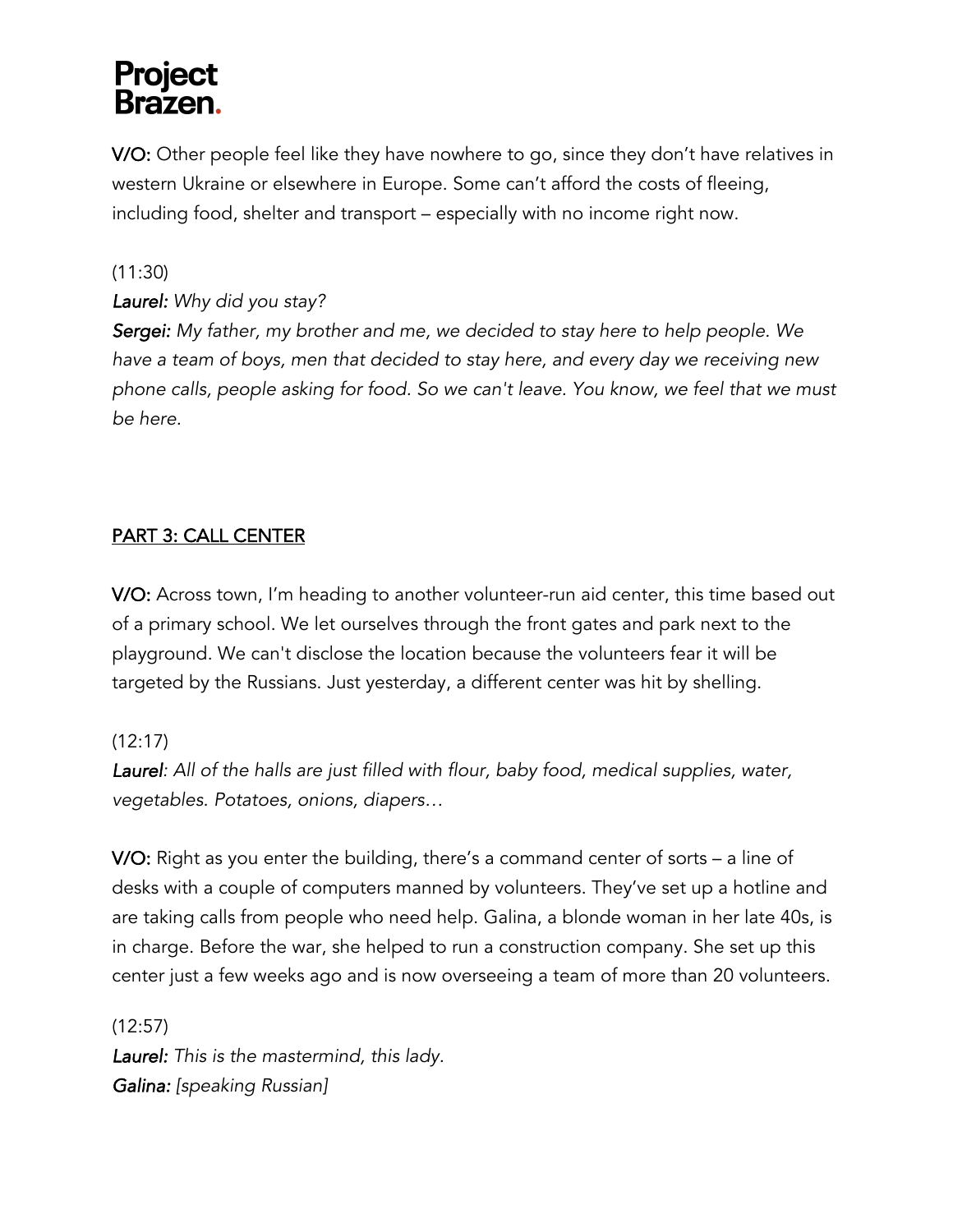*Interpreter: Yeah this is my main idea, and I collect all these people, try to find their strong sides. Because some people can speak on the phone, some people can make deliveries, some people do a lot of different things.* 

*Laurel: Yeah, yeah, you're the CEO.*

*Galina: [speaking Russian]* 

*Interpreter: Yeah, the brain.*

*Laurel: So how many calls a day do you get?*

*Galina: [speaking Russian]* 

*Interpreter: One person receives more than 100 calls. We have five people who are receiving calls, so it's more than 500.*

*Laurel: Wow. So if we sit here and wait, someone will call.*

*Interpreter: Yeah, it's like a call center. Already she has a call, right now.* 

V/O: As calls come in, men march in and out of the room carrying boxes of goods. Supply routes into the city are compromised and most shops are shut, along with public transportation. So the hotline is essential for people to survive. Vanya, a volunteer, explains how the system works. He's 34, and before the war, he was the manager of a second-hand clothing store. When someone calls, he tells me, they record their details onto a big spreadsheet.

(14:32)

*Laurel: What's the color coding in the spreadsheet? Vanya: [speaking Russian] Interpreter: Red color, we mark the people who left Kharkiv. Vanya: [speaking Russian] Interpreter: This color, it's the... Laurel: Purple? Interpreter: It's the people who are waiting for deliveries and the people who right now they're collecting the deliveries. Laurel: So I see a lot of red. A lot of people have left.*

V/O: In addition to delivering food and medical supplies, the center provides another vital service – helping people escape. Many of those who remain in Kharkiv are the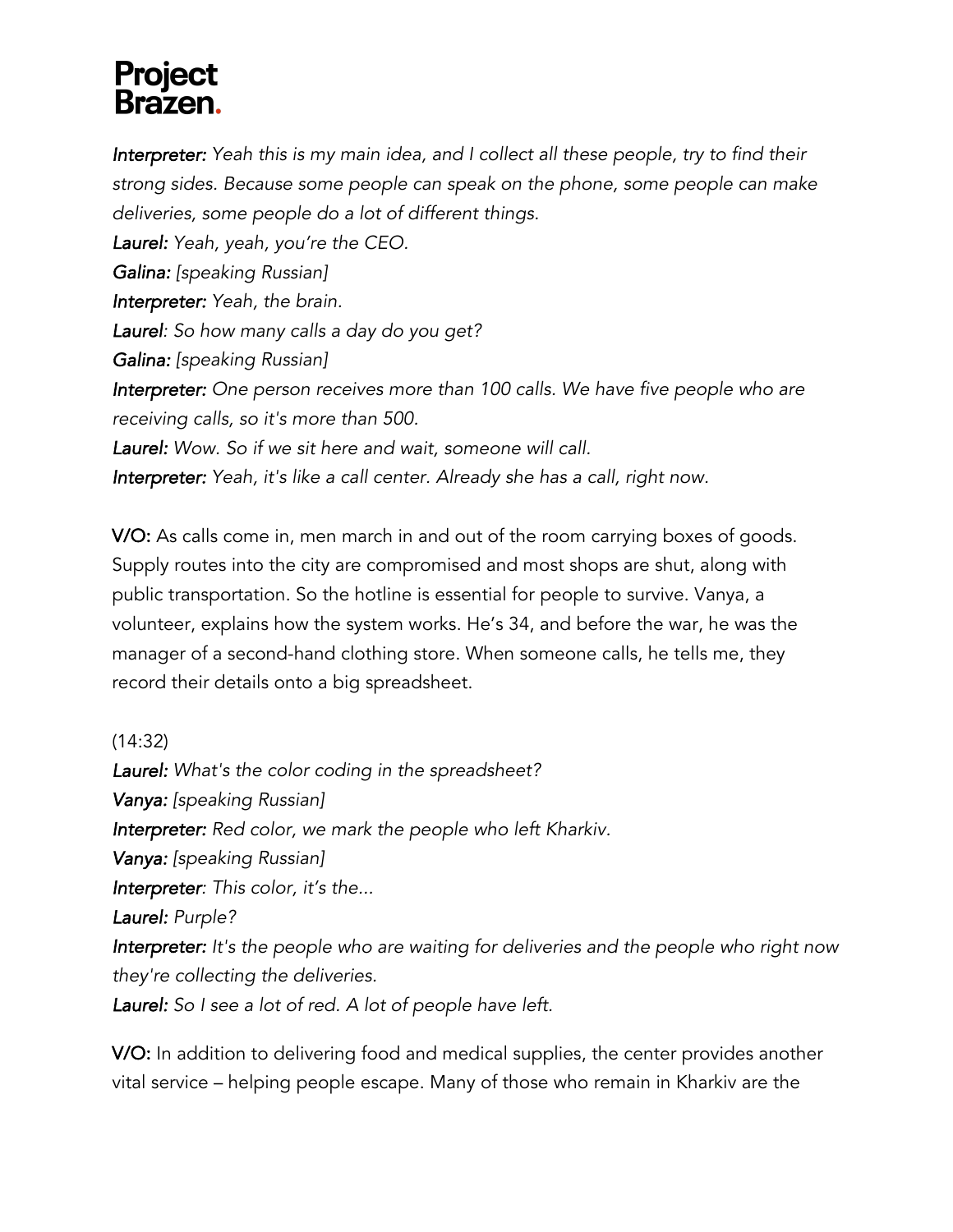most vulnerable, including the elderly and disabled. One evacuation request they received was for a woman named Larisa. She has advanced multiple sclerosis and is paralyzed from the waist down. The volunteers agree to let us follow along. When we come back the next morning, they've just finished loading a rudimentary stretcher onto a beat-up white van.

#### (15:40)

*Laurel: We're following the van from the volunteer center to where they're going, the neighborhood of Saltivka, one of the most dangerous neighborhoods in Kharkiv in terms of the amount of shelling it gets. From what we've heard, it's relentless. We just heard a few really loud booms and no one really reacted, which tells us a lot about what the city has gone through.*

V/O: The volunteers are hoping to get Larisa onto a train to Lviv, in the far west of Ukraine, by the end of the morning, then onwards to Poland. It'll be a long, exhausting journey, and will probably take about 24 hours. But first, the volunteers need to get Larisa out of her apartment. It's on the fifth floor of an old building with no elevator. But they have the stretcher, and 6 strong men.

V/O: We'll be right back.

#### (16:52) PART 4: THE EVACUATION BEGINS

*Laurel: It looks like we've arrived. Starting to see signs of shelling, there's apartments that are completely blackened, windows blown out. We're in a big residential complex. A lot of identical looking buildings.*

#### $(17:13)$

V/O: Larisa hasn't left her apartment in 13 years. In the past, she relied on social workers and friends to bring her what she needed, but most people have fled, and her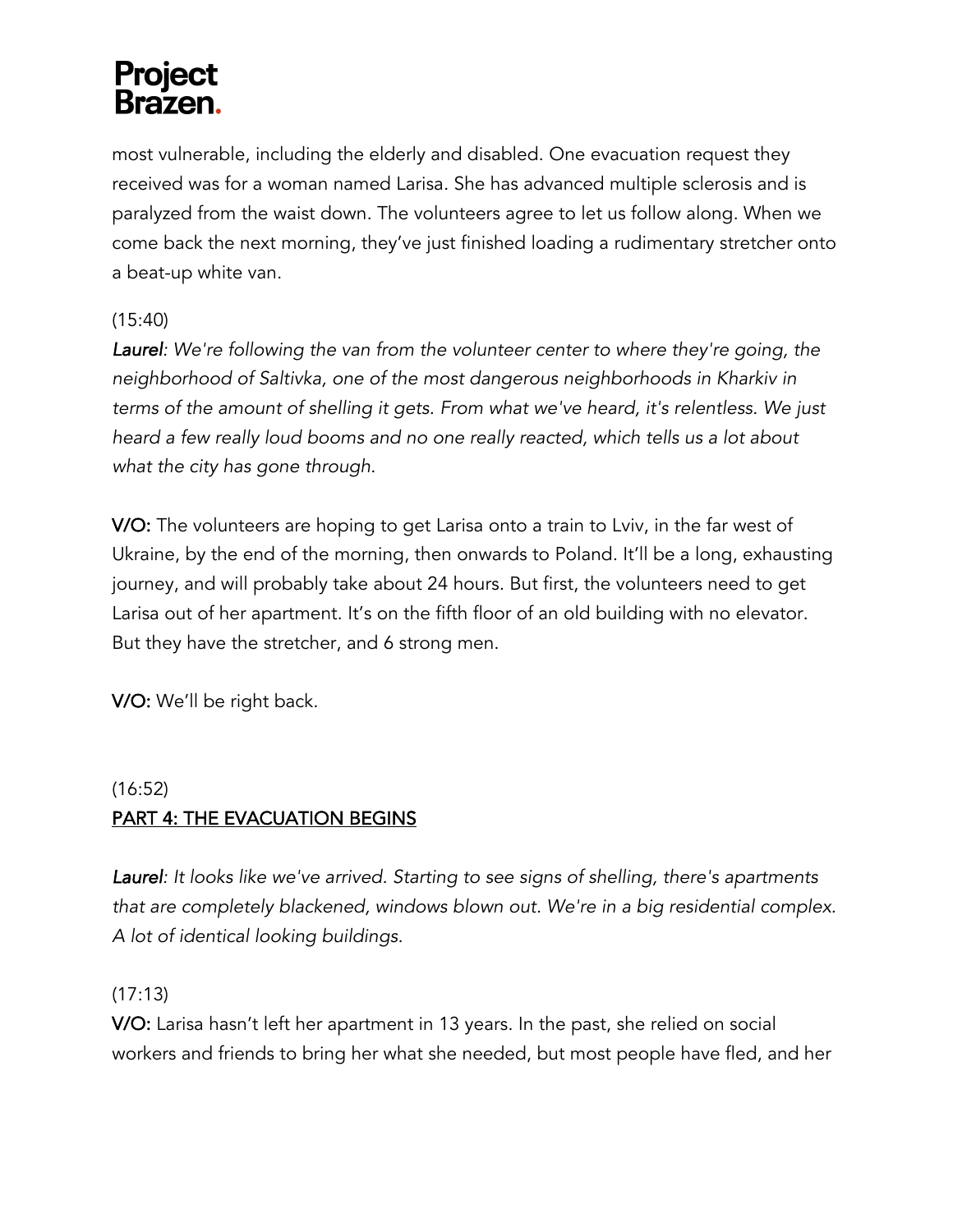neighborhood is too dangerous for most to come to now. So that's why this crew of volunteers, led by Galina's husband Vitaliy, is here to get her out.

#### *Volunteer: Hello? …*

#### *Volunteer 2: [speaking Russian]*

*Laurel: Looks like we're going up. They're bringing out the stretcher. More shelling. It's just constant. There's two young kids bringing the stretcher up. They can't be older than 20 these kids… Going up stairs… and here we are.* 

#### (18:30)

V/O: We all cram into her small apartment. Her whole life is in this living room. Kirill, who's just 17, and his dad Sergiy, are helping to pack everything up into a few boxes and bags. Next to the bed, books and magazines are piled on a table, along with the remote control for the TV.

*Laurel: Hello Larisa: Hello Laurel: Hello Larisa: [speaking Russian]*

#### (18:59)

V/O: Larisa is in good spirits. She jokes that the only English word she learnt in school was hello. Vitaliy and Sergiy help Larisa get dressed for the journey, and then slide a blanket underneath her. They hold the corners of the blanket and move her onto the stretcher.

#### *Larisa: [speaking Russian]*

#### (19:21)

V/O: From the bed and then the stretcher, Larisa is rattling off orders to the men: what she needs to bring, like her cane, where to hide her keys, how to turn off the water and gas… She doesn't know when – or if – she'll ever be back.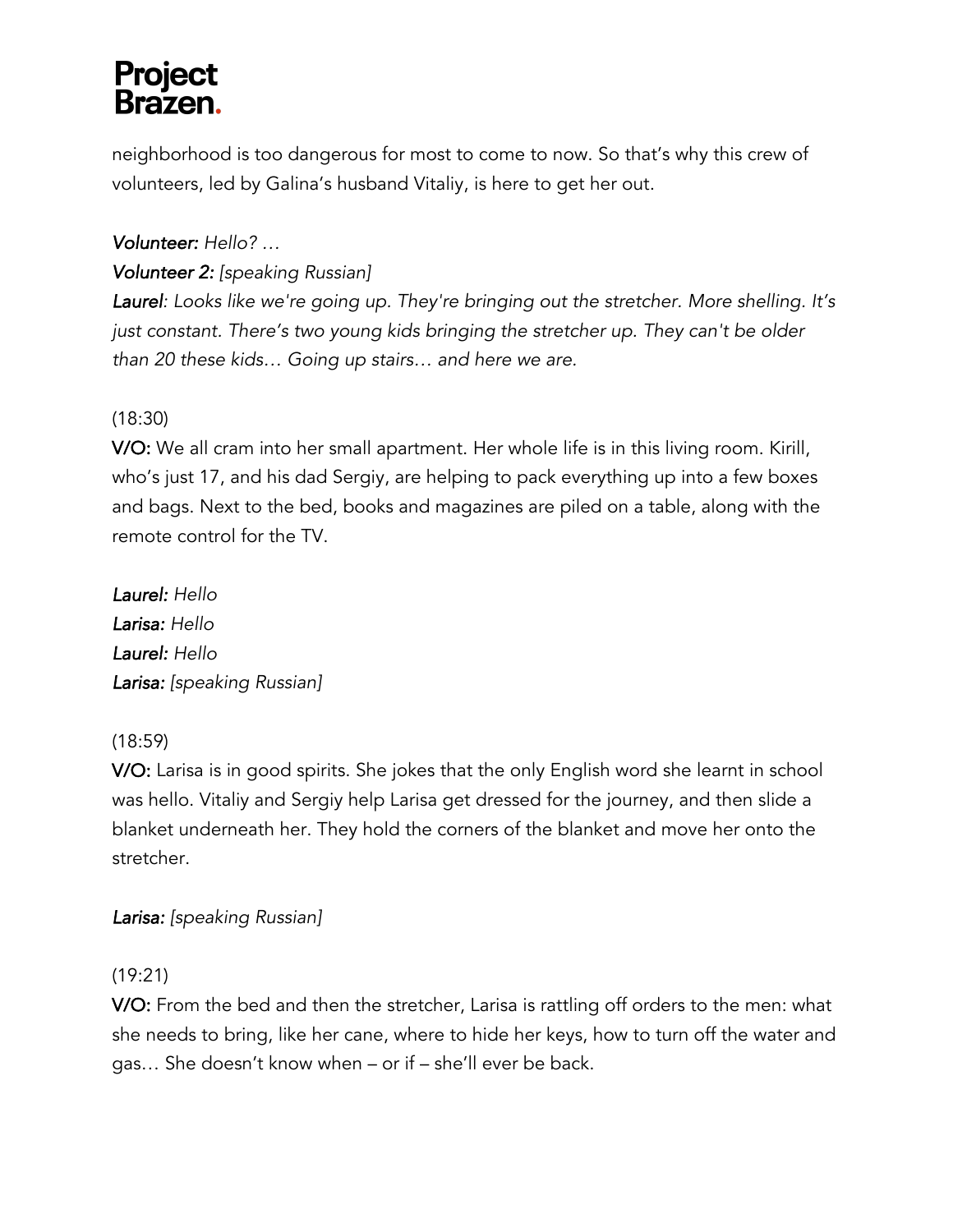*Laurel: Are they bringing her cat? Yep, they're bringing the cat too. Yeah. That's what the cat food was for. They're going to catch that cat now. Larisa: [speaking Russian]*

#### (19:50)

V/O: Larisa tells me it's been terrifying, living under constant shelling. The night the full-scale invasion began, even the cat – whose name is Katya and who usually refuses to sleep in her bed – crawled in next to her. Sergei scoops up the cat. It's grey, fluffy and grumpy. He plops it into a cardboard box and tapes it up. Don't worry, they've poked holes.

*Laurel: You can tell they've done this before. You have to keep in mind these aren't medical workers. These are just regular people who have now done almost 40 evacuations. More shelling. The shelling is getting louder and more frequent. All the time. Boom. Boom.* 

#### (20:42)

V/O: No one wants to stay in Saltivka longer than they have to. The men bend down and lift up the stretcher. That's it for today. Next, we follow the crew of volunteers as they rush to get Larisa down the stairs and across town to the train station. Stay with us.

V/O: Resistance: Stories from Ukraine is a production of Project Brazen in partnership with PRX. It's hosted by me, Laurel Chor. I've been reporting from the field with Arman Dzidzovic and Andrii Kalashnikov. Bradley Hope, Tom Wright and Nicholas Brennan are executive producers. Megan Dean, Clair Urbahn, Rowan Slaney, and Soobin Kim produced this episode, with associate producing from Giulia Franchi, Adam Drake, and Francesca Gilardi Quadrio Curzio. Susie Armitage is our Story Editor. Cover Design by Ryan Ho. For PRX, Jason Saldanha and Julie Shapiro. Special thanks to Eugene Khimichuk, Alex Guzenko, Anna-Maria Valchuk, Jody Bragger, Michelle Sanders, Hanna Fedorishyna, Neha Wadekar, Siddhartha Mahanta, and Lucy Woods.

V/O: For more of our reporting, and a transcript of this episode, visit projectbrazen.com/resistance